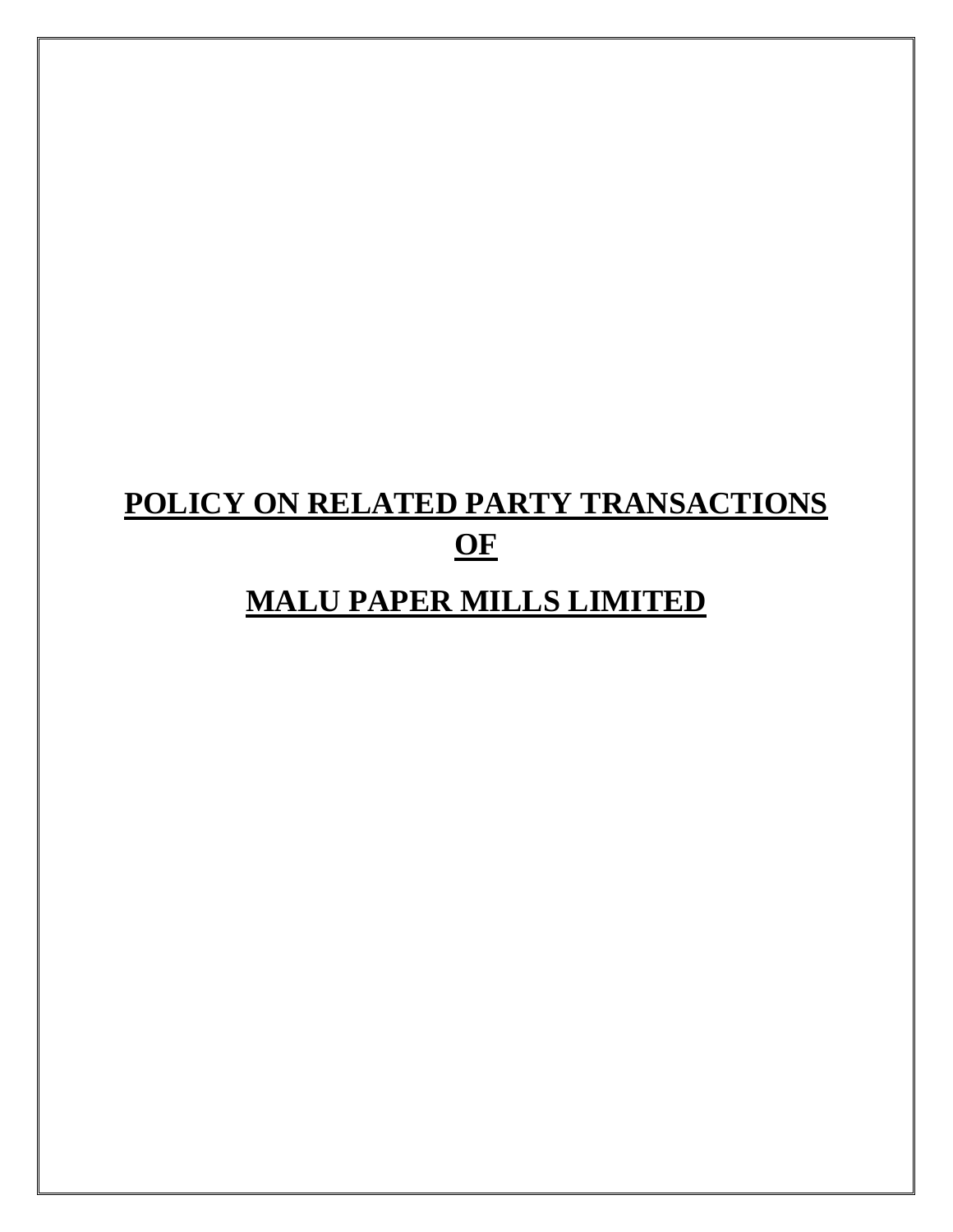# **POLICY ON RELATED PARTY TRANSACTIONS**

# **Pursuant to Regulation 23 of the SEBI (Listing Obligations and Disclosure Requirements) Regulations, 2015**

### **I. SCOPE AND PURPOSE OF THE POLICY**

Related party transactions can present a potential or actual conflict of interest which may be against the best interest of the company and its shareholders. Considering the requirements for approval of related party transactions as prescribed under the Companies Act, 2013 ("Act") read with the Rules framed there under and Regulation 23 of the SEBI (Listing Obligations and Disclosure Requirements) Regulations, 2015 ("Regulation 23"), Malu Paper Mills Limited (Company) has formulated guidelines for identification of related parties and the proper conduct and documentation of all related party transactions.

Also, Regulation 23(1) of the SEBI Listing Regulations requires the company to formulate a policy on materiality of related party transactions and dealing with related party transactions. In the light of the above, the Company has framed this Policy on Related Party Transactions ("Policy"). This Policy has been adopted by the Board of Directors of the Company based on recommendations of the Audit Committee.

#### **DEFINITIONS**

#### **For the purposes of this policy, the following definitions apply:**

- a) **"Act"** means the Companies Act, 2013.
- b) **"Arm's Length Transaction"** means a transaction between two related parties that is conducted as if they were unrelated, so that there is no conflict of interest.
- c) **Board** means the Board of Directors of Malu Paper Mills Limited;
- d) **"Company"** means Malu Paper Mills Limited.
- e) **Policy** means this Policy on Related Party Transactions.
- f) **"Relative"** with reference to a Director or KMP means persons as defined in Section 2(77) of the Act and rules prescribed thereunder.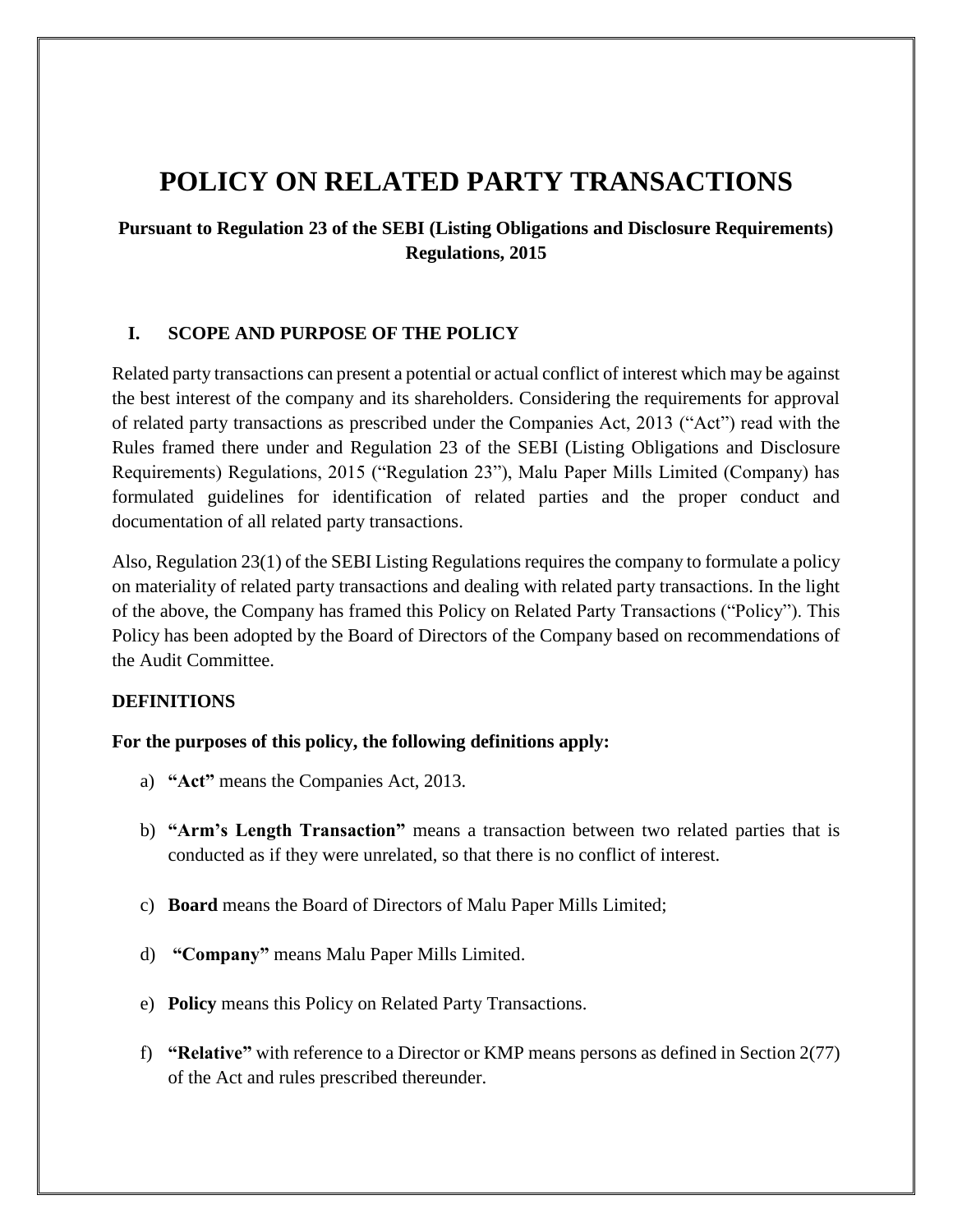- g) **"Related Party"** means related party as defined in the Clause 49 of the Listing Agreement which is as follows: An entity shall be considered as related to the Company, if:
	- (a) such entity is a related party under Section 2(76) of the Companies Act, 2013 ; or (b) such entity is a related party under the applicable Accounting Standards.
- h) **Related Party Transaction** means a transaction as envisaged as a related party transaction under the Companies Act, 2013 or under the Listing Regulations (as amended from time to time).
- i) **Material Related Party Transaction** means a transaction with a related party if the transaction / transactions to be entered into individually or taken together with previous transactions during a financial year, exceeds rupees one thousand crore or ten percent of the annual consolidated turnover of the company as per the last audited financial statements of the Company.

Royalty / brand usage payment to a related party (all transactions taken together in a financial year) shall deemed to be material if the transactions exceed 5% of the annual consolidated turnover of the Company during as per the last audited financial statement of the Company or such higher limit as may prescribed u/r 23(1) of the LODR.

# **II. MANNER OF DEALING WITH RELATED PARTY TRANSACTIONS:**

# **i) Identification of Related Parties:**

Based on declarations / disclosures received from the Directors / KMP, from time to time, the list of Related Parties shall be identified.

# **ii) Identification of Related Party Transactions:**

In the event that a proposed transaction is to be entered into with any of the parties identified as a Related Party in the list of the Related Parties, the proposed transaction shall be considered as a Related Party Transaction.

# **iii) Procedure for approval of Related Party Transactions**:

a) **Approval of the Audit Committee:** All Related Party Transactions would require prior approval of the Audit Committee. However, the Company may obtain omnibus approval from the Audit Committee for such transactions, subject to compliances with the following conditions: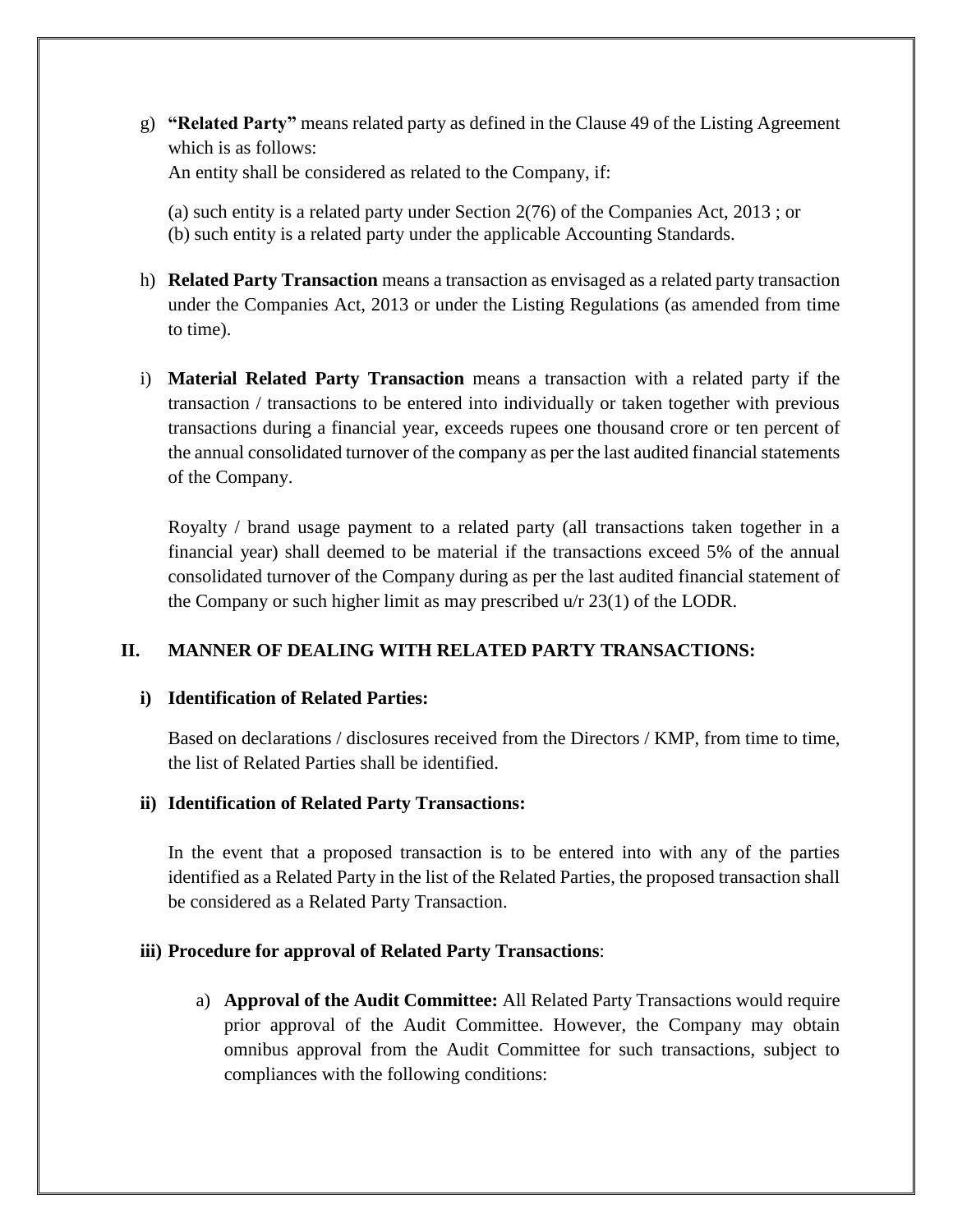- $\triangleright$  The Audit Committee shall lay down the criteria for granting the omnibus approval in line with the Policy on Related Party Transactions of the Company and such approval shall be applicable in respect of transactions which are repetitive in nature.
- $\triangleright$  The Audit Committee shall satisfy itself the need for such omnibus approval and that such approval is in the interest of the Company.
- $\triangleright$  The Audit Committee shall review, at least on a quarterly basis, the details of Related Party Transactions entered into by the Company pursuant to each of the omnibus approval given.
- $\triangleright$  Such omnibus approval shall be valid for a period of one year and shall require fresh approvals after the expiry of one year.
- $\triangleright$  The omnibus approval shall specify;
	- (i) the name/s of the Related Party, nature of transaction, period of transaction, maximum amount of transaction that can be entered into,
	- (ii) the indicative base price / current contracted price and the formula for variation in the price, if any, and
	- (iii) such other conditions as the Audit Committee may deem fit.

*However, in case of Related Party Transactions, which cannot be foreseen and where the above details are not available, the Audit Committee may grant omnibus approval provided the value does not exceed Rs.1 Crore per transaction.* 

- b) **Approval of the Board of Directors:** In terms of the provisions of Section 188 of the Act, all kinds of transactions specified therein and which are not in the ordinary course of business and at arm's length basis, shall be placed before the Board for its approval. Further, if the Audit Committee determines that a particular Related Party Transaction should be brought before the Board, then the Board shall consider and approve the same. The agenda of the Board Meeting at which approval for Related Party Transactions is sought shall disclose the necessary details as required under the Act and the Equity Listing Agreement. Any Director / KMP having potential interest in any Related Party Transaction shall not participate in discussions and voting.
- c) **Approval of the Shareholders of the Company**: Shareholder's approval shall be sought in the following cases:
	- i. All the Material Related Party Transactions shall require approval of the shareholders through Special Resolution and the related parties shall abstain from voting on such resolution.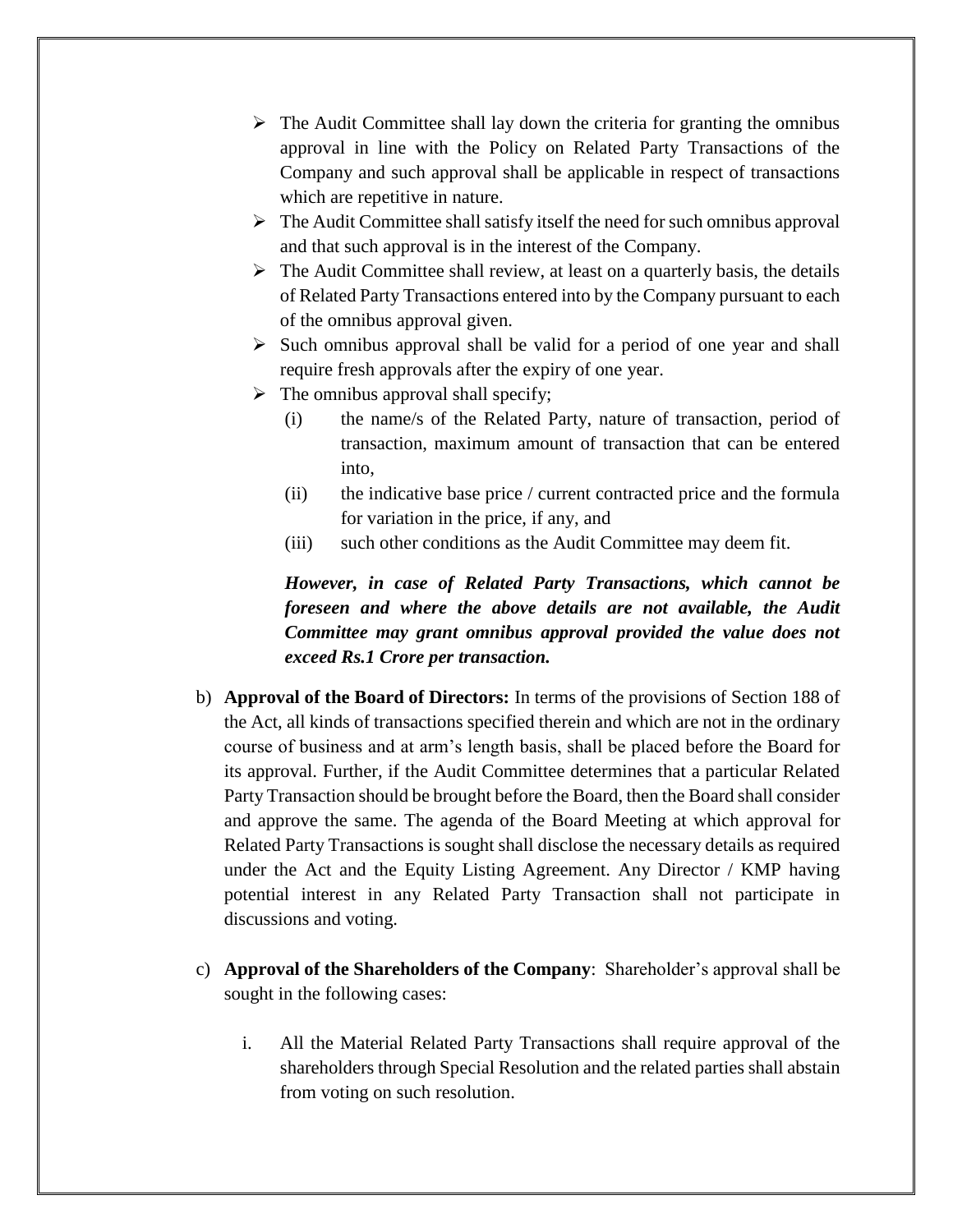- ii. Clause 5 of Reg 23 of SEBI(LODR) Reg, 2015 provides that the requirement for seeking shareholders' approval shall not be applicable to transactions between the Company and its wholly owned subsidiary/ies if any, whose accounts are consolidated with the Company.
- iii. Transactions, other than the Material Related Party Transaction, with the related parties which are either not in the Ordinary Course of Business or not on an arm's length basis, under provisions of Section 188 of the Companies Act, 2013 shall also requires the prior approval of the Shareholders and the Related Parties shall abstain from voting on such resolution.

#### **iv) Related Party Transactions that shall not require Approval:**

Following transactions shall not require separate approval under this policy:

- a) Any transaction pertaining to appointment and remuneration of Directors and KMPs that has already been approved by the Nomination and Remuneration Committee of the Company or the Board;
- b) Transactions that have been approved by the Board under the specific provisions of the Companies Act, e.g. inter-corporate deposits, borrowings, investments with or in wholly owned subsidiaries or other Related Parties;
- c) Payment of Dividend;
- d) Contribution to Corporate Social Responsibility (CSR), subject to approval of CSR Committee and within the overall limits approved by the Board of Directors of the Company.

#### **v) Related Party Transactions not approved under this Policy:**

In the event the Company becomes aware of a transaction with a Related Party that has not been approved under this Policy, the matter shall be reviewed by the Audit Committee. The Audit Committee shall consider all of the relevant facts and circumstances regarding the Related Party Transaction, and shall evaluate all options available to the Company, including but not limiting to ratification, revision or termination of such Related Party **Transaction**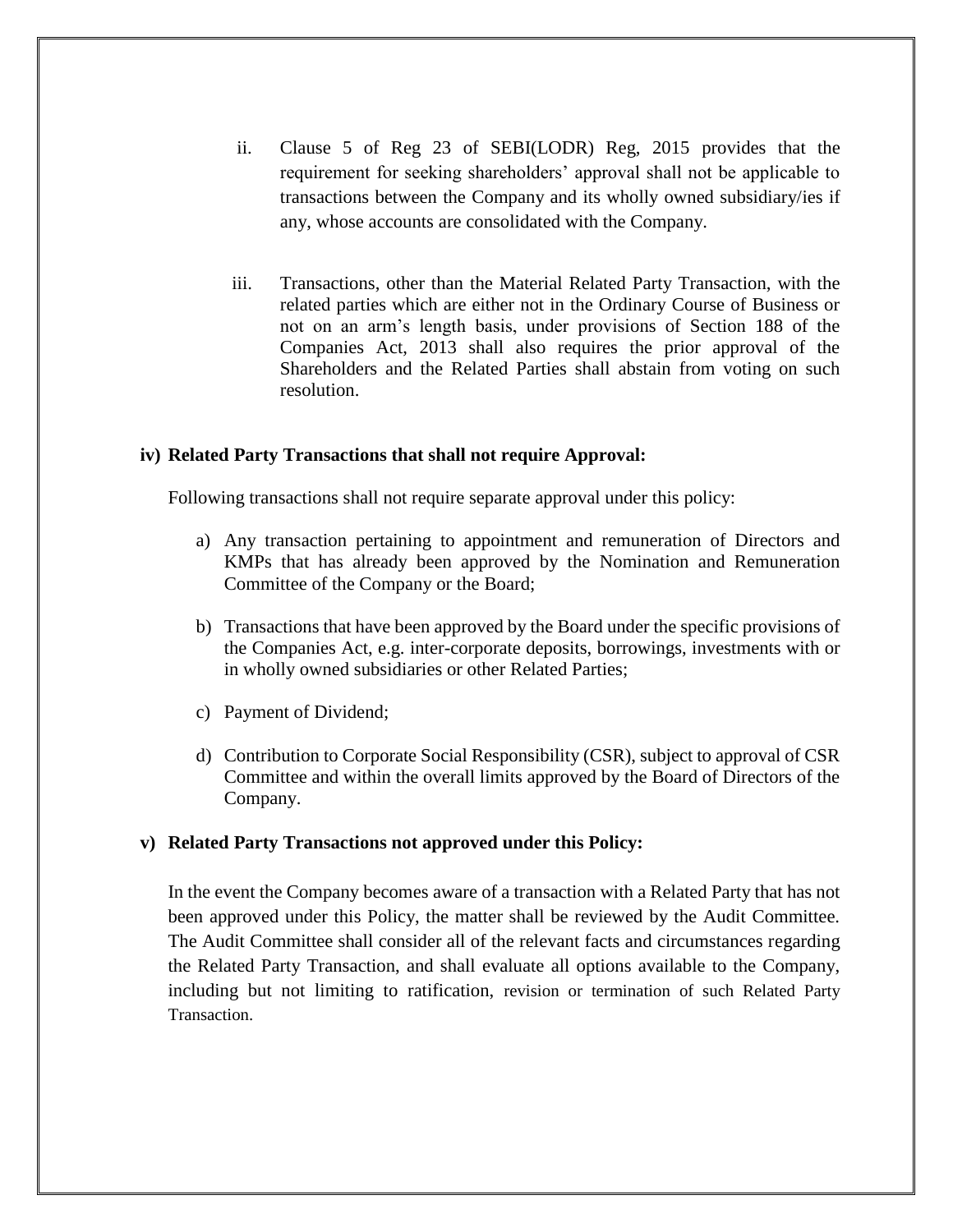# **vi) Materiality Thresholds for RPTs :-**

| <b>Nature of Transactions</b>        | <b>Materiality</b><br>per<br>as | <b>Materiality as per SEBI</b> |
|--------------------------------------|---------------------------------|--------------------------------|
|                                      | Companies Act, 2013 (A)         | LODR(B)                        |
| Sale, purchase or supply of any      | Amounting to 10% or more of     |                                |
| goods or materials directly or       | Turnover                        |                                |
| through appointment of agents        |                                 |                                |
| Buying, selling or disposing of      | Amounting to 10% or more of     |                                |
| property of any kind directly or     | Turnover                        |                                |
| through appointment of agents        |                                 |                                |
| Leasing of any kind of property      | Amounting to 10% or more of     |                                |
|                                      | Turnover                        |                                |
| Availing or rendering of any         | Amounting to 10% or more of     | All transactions with one      |
| services<br>directly or<br>through   | Turnover                        | exceeding<br>party<br>one      |
| appointment of agents                |                                 | thousand crore or 10% of       |
| Appointment to any office or place   | Monthly<br>remuneration         | the annual consolidated        |
| of profit in the company, its        | exceeding Rs.250,000            | turnover.                      |
| subsidiary company or associate      |                                 |                                |
| company                              |                                 |                                |
| Remuneration for underwriting the    | Exceeding 1% of net worth       |                                |
| subscription of any securities in or |                                 |                                |
| derivatives thereof                  |                                 |                                |
| Transfer of resources (e.g. loans    |                                 |                                |
| and advances, interest thereon,      |                                 |                                |
| guarantees)                          |                                 |                                |

Net worth and turnover would be as per Audited accounts of preceding financial year. The Company has defined Material RPTs basis the thresholds defined in the Companies Act 2013 and Regulation 23 of the SEBI LODR Regulations.